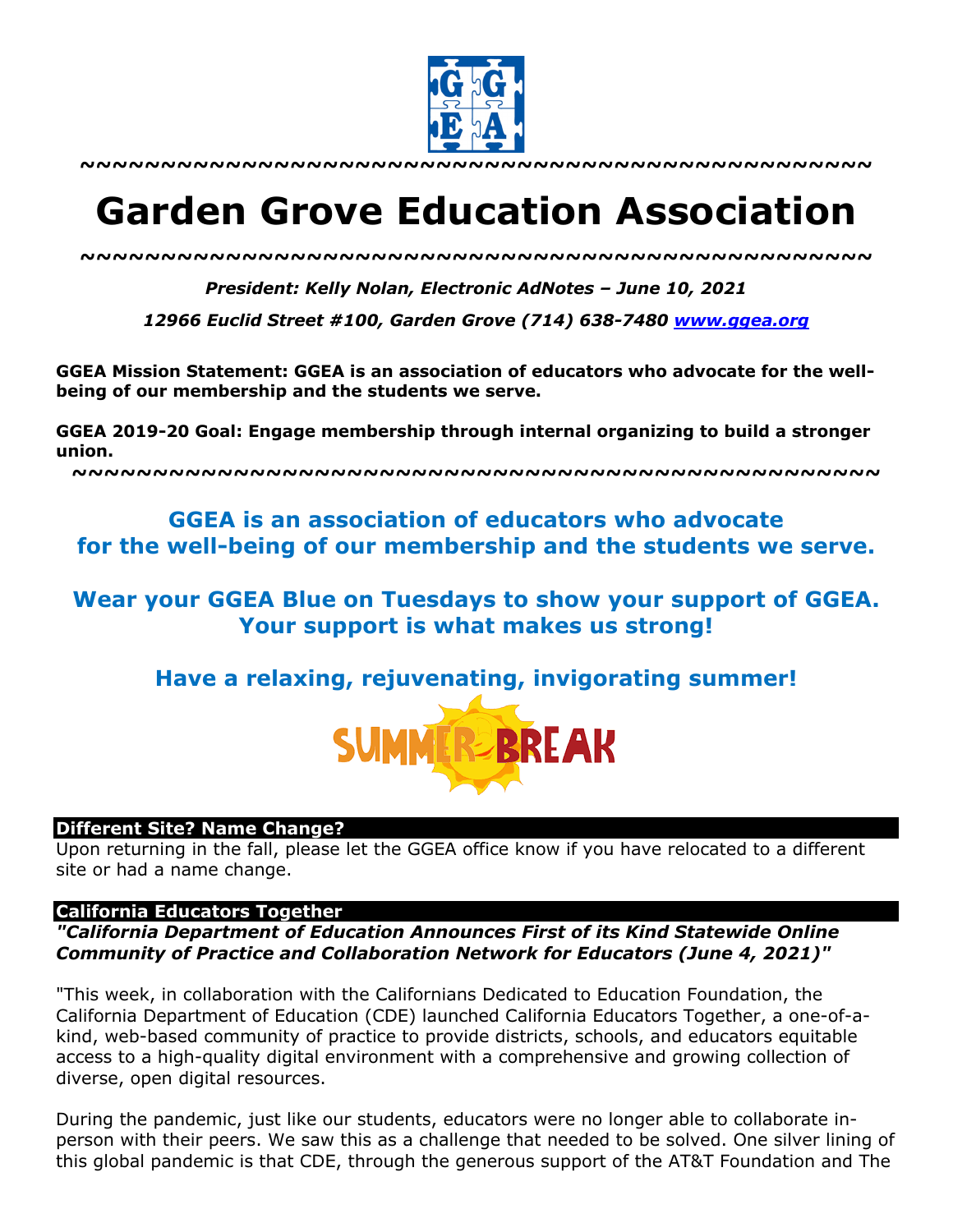David and Lucile Packard Foundation, identified an important need and invested in building a platform to ensure educators can engage and share their learning resources and best practices with one another into the future. Learn more and start connecting by visiting https://www.caeducatorstogether.org/."

# **2021 California STEAM Symposium Opens Registration and Call for Proposals**

CDE is excited to announce the ninth annual California STEAM Symposium will take place online October 21–23, 2021, and the Back-To-School Pre-Conference will be August 3, 2021, both presented by Chevron. Co-hosted by CDE, the California Commission on the Status of Women and Girls, and the Californians Dedicated to Education Foundation, the STEAM Symposium brings together passionate people seeking inspiration, energizing engagements, and the opportunity to collaborate with STEAM education experts to expand STEAM learning opportunities for everyone in California and beyond. Learn more and register at

https://cdefoundation.org/cde\_programs/steam/. Presentation proposal submission deadline is June 16, 2021.

# **2021-2022 Site Reps**

GEA is a member driven association. Representation and advocacy start at the site level. As a site rep, you represent and advocate the interests of your fellow members at your site. If your site has no representatives, who is sharing your site's concerns at Segment meetings, who is disseminating information heard at both Segment and Rep Council meetings? Who is representing you in a disciplinary meeting with your administration? We are all members of this union, GGEA. Many times we are asked, "what is GGEA doing for me?" If we are all part of GGEA, shouldn't we be asking ourselves, what am I doing for GGEA? Representation helps build a stronger union.

Please send your continuing and new site reps' names via email to: **jennyg@ggea.org** as soon as possible.

#### **GGEA Committees**

Do you want to be more involved in your union but not quite sure how? Perhaps you'd be interested in one of our committees. Below you will find a link listing the various committees. Do you have ideas for guest speakers, professional development, workshops that a committee can host and bring to our membership? Look over the list and if you have further questions, please feel free to contact me. You might even want to try out several different committees to see what interests you the most. Committees meet on various days of the month.

#### **https://files.constantcontact.com/ea1a5c0d001/24575fce-e0ce-4ebe-bad5- 52840e60be6b.png**

#### **2021-2022 Calendars/ for Certificated Personnel**

- *Calendar for K-12 and Preschool*
	- o **https://files.constantcontact.com/ea1a5c0d001/510b1f7c-ebd1-4e64 a71f-af50bf2bce1d.png**
	- *Certificated Work Year Schedule*
		- o **https://files.constantcontact.com/ea1a5c0d001/083fff52-b7e2-4c3a-975e-0c028d62a52b.png**
	- *Calendar for Adult Education*
		- o **https://files.constantcontact.com/ea1a5c0d001/f2641207-f0bf-4304 adbf-1b872ed4f19d.png**